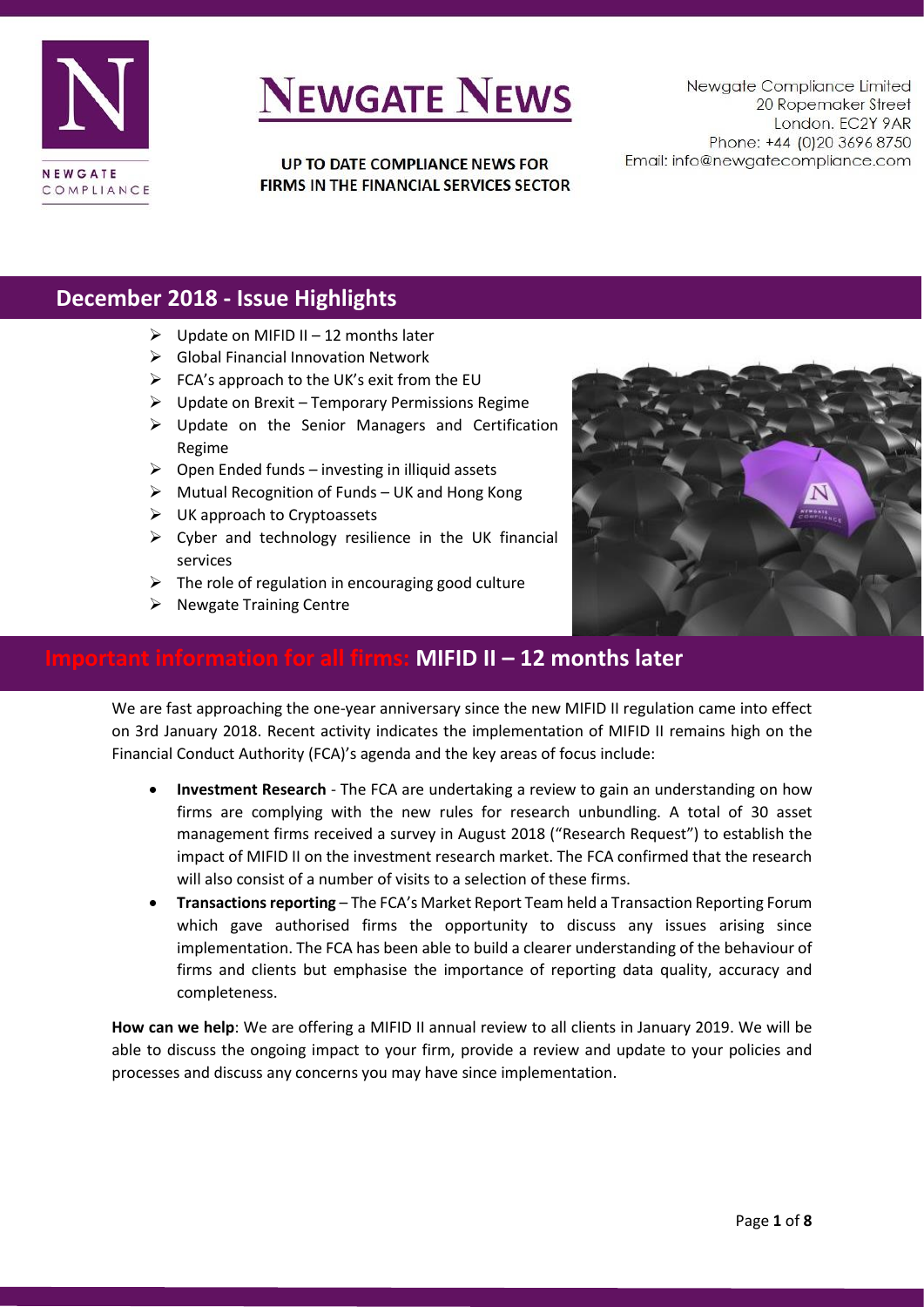

### **Important information for all firms: Global Financial Innovation Network**

The FCA announced the creation of the "Global Financial Innovation Network" (GFIN). This is a collaborative effort with 11 financial regulators and related bodies globally. It follows the FCA's proposal to create a 'global sandbox'.

The proposed main functions of the GIFN include:

- To act as a network of regulators to collaborate and share experience of innovation in respective markets, including emerging technologies and business models;
- To provide a forum for joint policy work and discussions; and
- To provide firms with an environment in which to trial cross-border solutions.

The GFIN issued a consultation which sought views on its proposed functions and where it should prioritise its activities. The consultation closed in October 2018. The FCA are now considering responses and will agree on next steps including when the GFIN will be launched.

<https://www.fca.org.uk/publications/consultation-papers/global-financial-innovation-network>

## **Ill firms: FCA launches consultations ahead of the UK's exit from the EU**

The FCA published a consultation paper on its approach to the UK's exit from the European Union (EU). The paper sets out proposals as the FCA prepares for the possibility of the UK leaving the EU on 29 March 2019 without an implementation period. The FCA is working to ensure a smooth a transition as possible as the UK prepares to leave.

The Consultation Paper consults on a number of proposals, including:

- amendments to the Handbook relating to the Temporary Permissions Regime, new Credit Rating Agency and Trade Repository regimes; and
- the FCA's approach to non-Handbook guidance and approach to forms in the Handbook.

Firms can submit a response to the consultation until 21 December 2018.

<https://www.fca.org.uk/news/press-releases/fca-launches-further-consultations-ahead-of-brexit>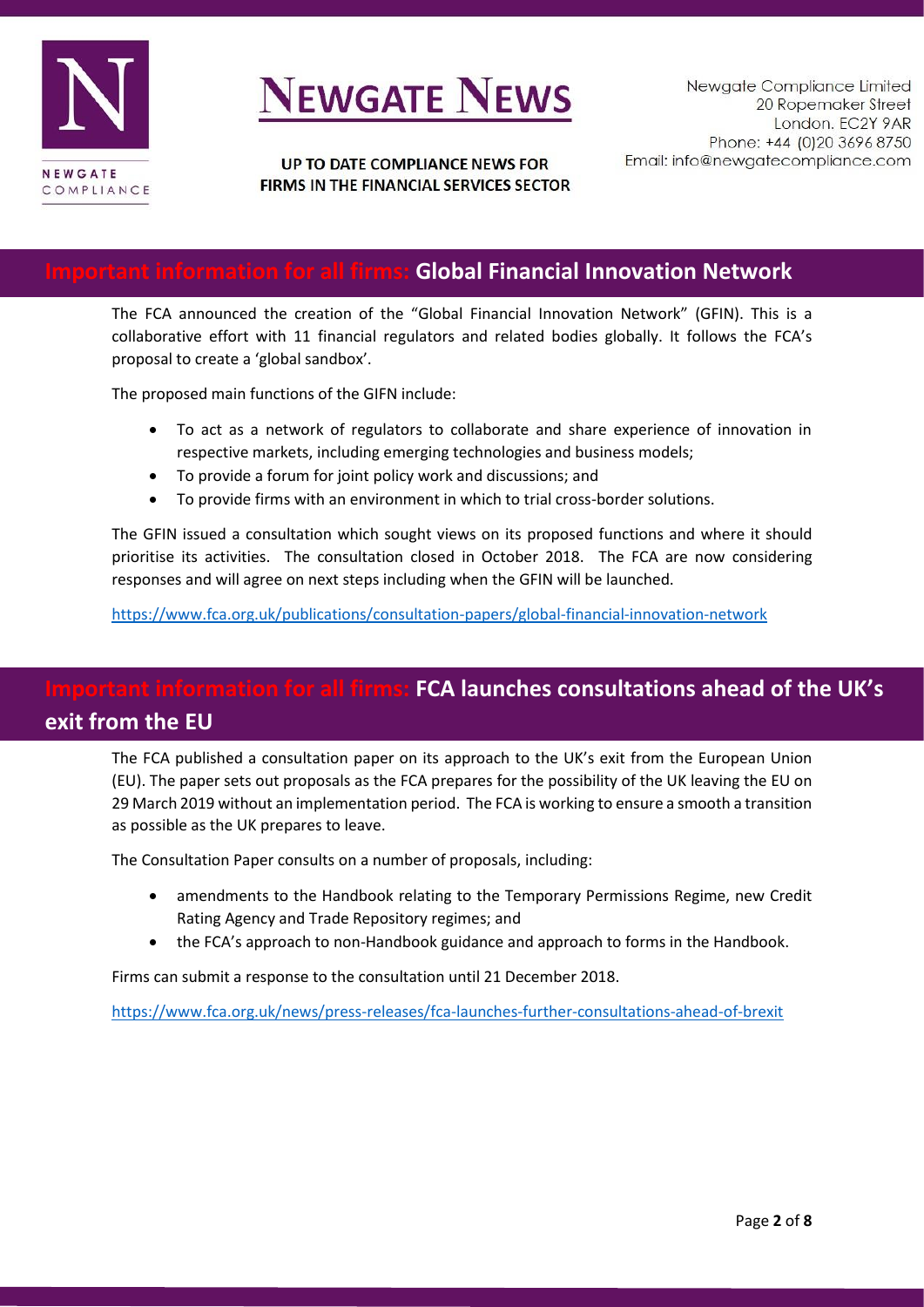

### UP TO DATE COMPLIANCE NEWS FOR FIRMS IN THE FINANCIAL SERVICES SECTOR

## **Important information for all firms: Update on the Temporary Permissions Regime**

The FCA are currently working on ensuring they have a functioning regulatory framework in place if the UK end up leaving the EU in March 2019 without an implementation period.

The proposed FCA implementation period starts on 29 March 2019 at 23:00 until 31 December 2020. During this period the pre-Brexit current rules/market access shall apply. However, this implementation period is still subject to negotiations and agreement between the UK and EU.

As part of their current consultations, the FCA have created a Temporary Permission Regime (TPR). The TPR has been designed to allow firms that passport into the UK (including UK firms passporting the marketing of their EEA funds into the UK) to continue their UK regulated activities for a limited period while working towards authorisation in the UK. As such, the primary route out of the regime will be for a firm to secure full authorisation in the UK for the regulated business that it wants to undertake.

It is worth noting that, if the UK and the EU agree on the terms of the withdrawal agreement and there is an implementation period, the amendments consulted on and reflected in the FCA's current consultations will not come into effect on 29 March 2019.

Funds that can use the TPR include:

- EEA-domiciled UCITS; and
- EEA-domiciled AIFs (including EuVECAs, EuSEFs, ELTIFs).

#### **What should you do next?**

- 1. Complete the [FCA's online survey](https://www.fca.org.uk/brexit/temporary-permissions-regime/survey-eea-inbound-passported-firms) about your UK operations that could be impacted by the TPR.
- 2. Apply to enter the TPR will be done via FCA CONNECT.

Firms should be aware that being party to the TPR will bring some additional compliance and FCA fee paying obligations.

#### **How Newgate can help?**

We are happy to assist in reviewing the answers you intend to provide for your respective online survey as well as queries that you may have concerning this regime (for example, which Firm Reference Number to use when completing the survey). Additionally, once the process for TPR notifications have been released – we can support you in ensuring that the applicable funds gain access to the TPR. We can also help advise on the additional compliance obligations of being party to the TPR and update policies as required.

<https://www.fca.org.uk/brexit/temporary-permissions-regime>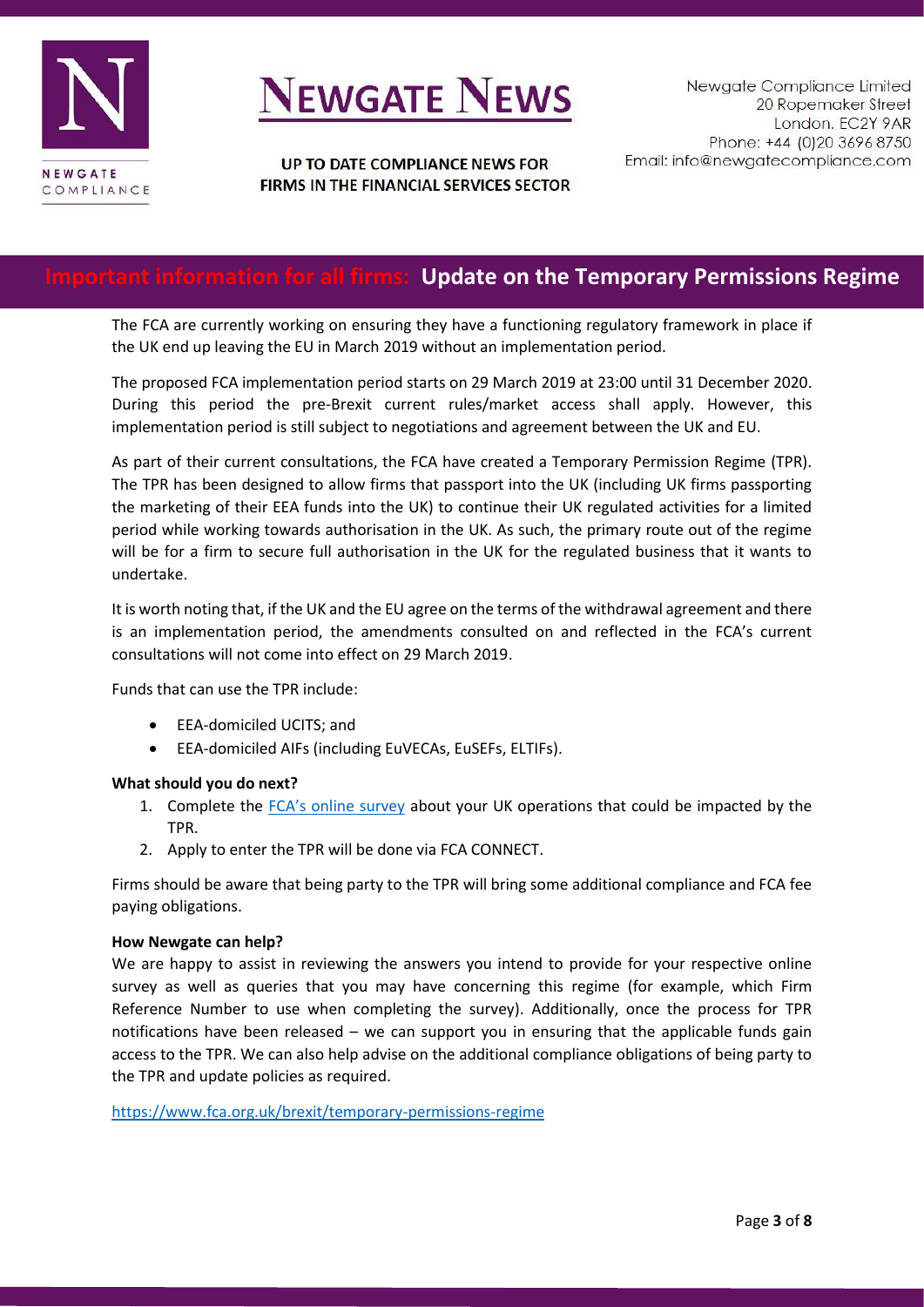

## **Important information for all firms: Senior Managers and Certification Regime – Proposed guidance on statements of responsibilities for FCA firms**

The FCA has released a guidance consultation paper on the Statements of Responsibilities (SoR) and Responsibilities Maps for FCA solo-regulated firms. This follows the FCA's extension of the Senior Managers and Certificate Regime ("SM&CR") to all FSMA authorised firms from 9 December 2019.

Under the SM&CR, all Senior Managers must have a SoR and a Responsibilities Map (for Enhanced Firms). The guidance sets out the purpose of SoRs and Responsibilities Maps, along with some practical guidance and information to help firms prepare these documents. It also outlines examples of good and poor practice.

The guidance is primarily for FCA solo-regulated firms, subject to the SM&CR but may also be of interest to firms that are duel-regulated by the PRA and FCA.

The consultation period closed on 10 December 2019. The FCA will now consider the feedback to the consultation and issue a response.

#### **How Newgate can help?**

The FCA has ramped up their efforts leading up to the SM&CR implementation evidencing that this is firmly on the FCA's radar. This follows the FCA contacting firms over the Summer to participate in a telephone survey to gauge the market's readiness for the SM&CR.

We are recommending firms start their SM&CR planning process in Q1, 2019. Please contact your Newgate consultant to schedule a meeting in Q1, 2019 to carry out a readiness assessment and to determine an appropriate Action Plan for your firm.

[https://www.fca.org.uk/publications/guidance-consultations/gc18-4-senior-managers-and](https://www.fca.org.uk/publications/guidance-consultations/gc18-4-senior-managers-and-certification-regime-proposed-guidance-statements-responsibilities-firms)[certification-regime-proposed-guidance-statements-responsibilities-firms](https://www.fca.org.uk/publications/guidance-consultations/gc18-4-senior-managers-and-certification-regime-proposed-guidance-statements-responsibilities-firms)

### **FCA consults on new rules in relation to openended funds investing in illiquid assets**

Open-ended funds that invest in illiquid assets can encounter difficulties if a significant number of investors simultaneously try to withdraw their money at short notice.

In response to these potential difficulties, the FCA has begun a consultation aimed to bring new rules and guidance in force to reduce the potential for harm to investors in funds that hold illiquid assets, particularly under stressed market conditions. The consultation focuses on a package of measures that will require: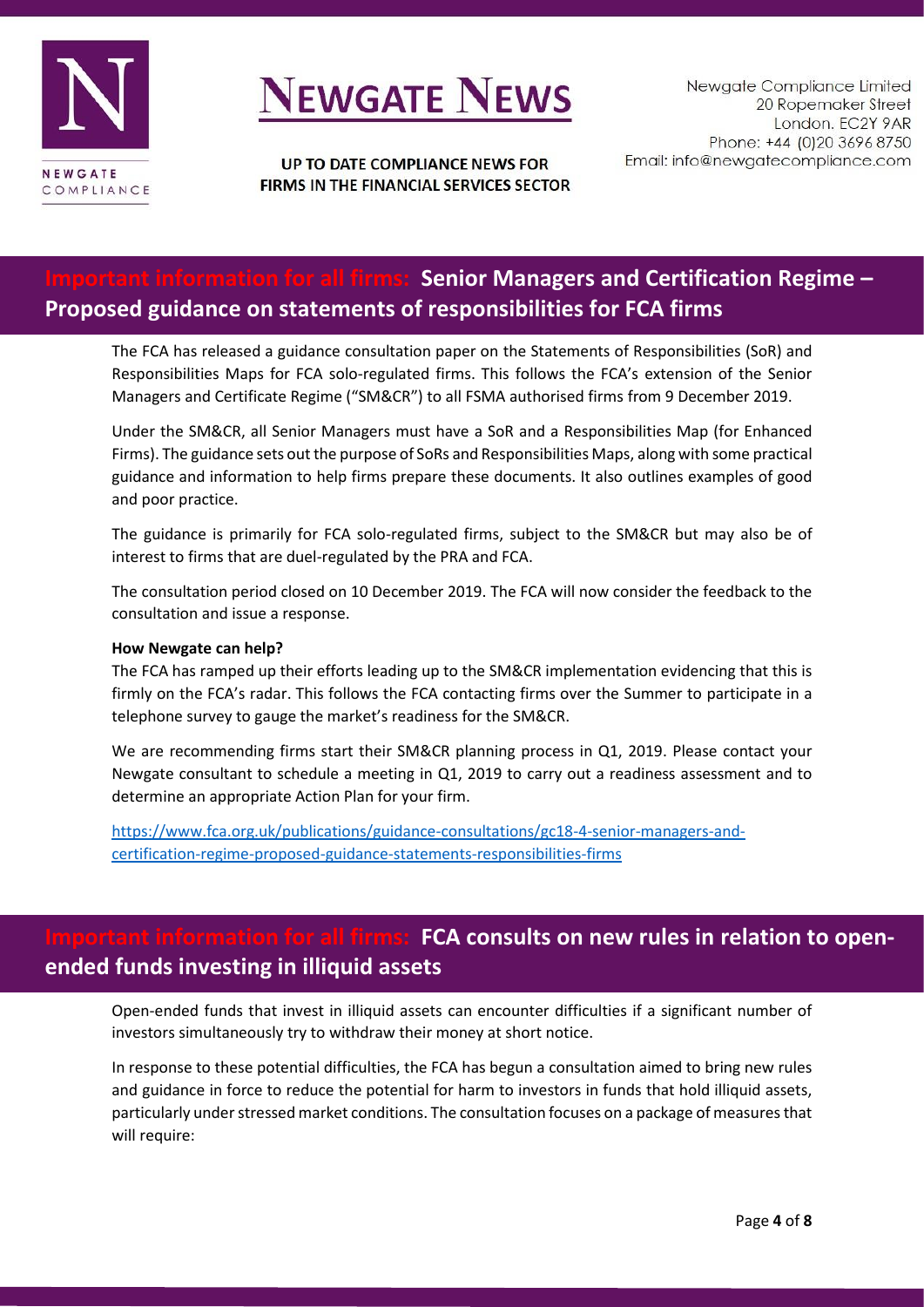

#### UP TO DATE COMPLIANCE NEWS FOR FIRMS IN THE FINANCIAL SERVICES SECTOR

- Funds to suspend trading when the independent valuer expresses uncertainty about the value of 'immovables', such as commercial property, that account for a significant part of the fund's assets.
- Managers of funds investing mostly in inherently illiquid assets to produce contingency plans in case of a liquidity risk crystallising.
- Depositaries to oversee the liquidity management process in these funds.
- More information to be disclosed about the liquidity risks in these funds, the liquidity management tools available to the fund manager, the circumstances in which they may be used and what impact they may have on investors.

The consultation period ends on 31 January 2019.

[https://www.fca.org.uk/news/press-releases/fca-consults-new-rules-improve-approach-open](https://www.fca.org.uk/news/press-releases/fca-consults-new-rules-improve-approach-open-ended-funds-investing-illiquid-assets)[ended-funds-investing-illiquid-assets](https://www.fca.org.uk/news/press-releases/fca-consults-new-rules-improve-approach-open-ended-funds-investing-illiquid-assets)

### **Memorandum of Understanding between the UK and Hong Kong on Mutual Recognition of Funds**

The FCA and the Securities and Futures Commission (SFC) in Hong Kong have entered into a Memorandum of Understanding ("MoU") which will allow for the cross-border distribution of eligible UK retail funds and Hong Kong public funds. The MoU also establishes a framework for the exchange of information and dialogue between the two regulators.

[https://www.fca.org.uk/news/press-releases/fca-sfc-sign-mou-united-kingdom-hong-kong-mutual](https://www.fca.org.uk/news/press-releases/fca-sfc-sign-mou-united-kingdom-hong-kong-mutual-recognition-funds)[recognition-funds](https://www.fca.org.uk/news/press-releases/fca-sfc-sign-mou-united-kingdom-hong-kong-mutual-recognition-funds)

## **Information for Treasury Led Taskforce publishes report on UK**

### **approach to Cryptoassets**

The Treasury led Cryptoasset Taskforce (forming part of the FCA) has published a report setting out the UK policy and regulatory approach to distributed ledger technology and cryptoassets. The FCA has previously made it clear that it views cryptoassets as having no intrinsic value and that investors should therefore be prepared to lose all the value they have put in.

Although acknowledging that cryptoassets have the potential to benefit markets, firms and consumers, the Taskforce outlines that there remain considerable risks which is aims to mitigate. In order to mitigate the risk of cryptoassets being used for illicit activities, threatening financial stability, and harming consumer and market integrity, the Taskforce outlines a number of proposed activities in the report, including:

• Perimeter guidance by the end of 2018 to clarify which cryptoassets fall within the existing regulatory perimeter, and those cryptoassets that may fall outside;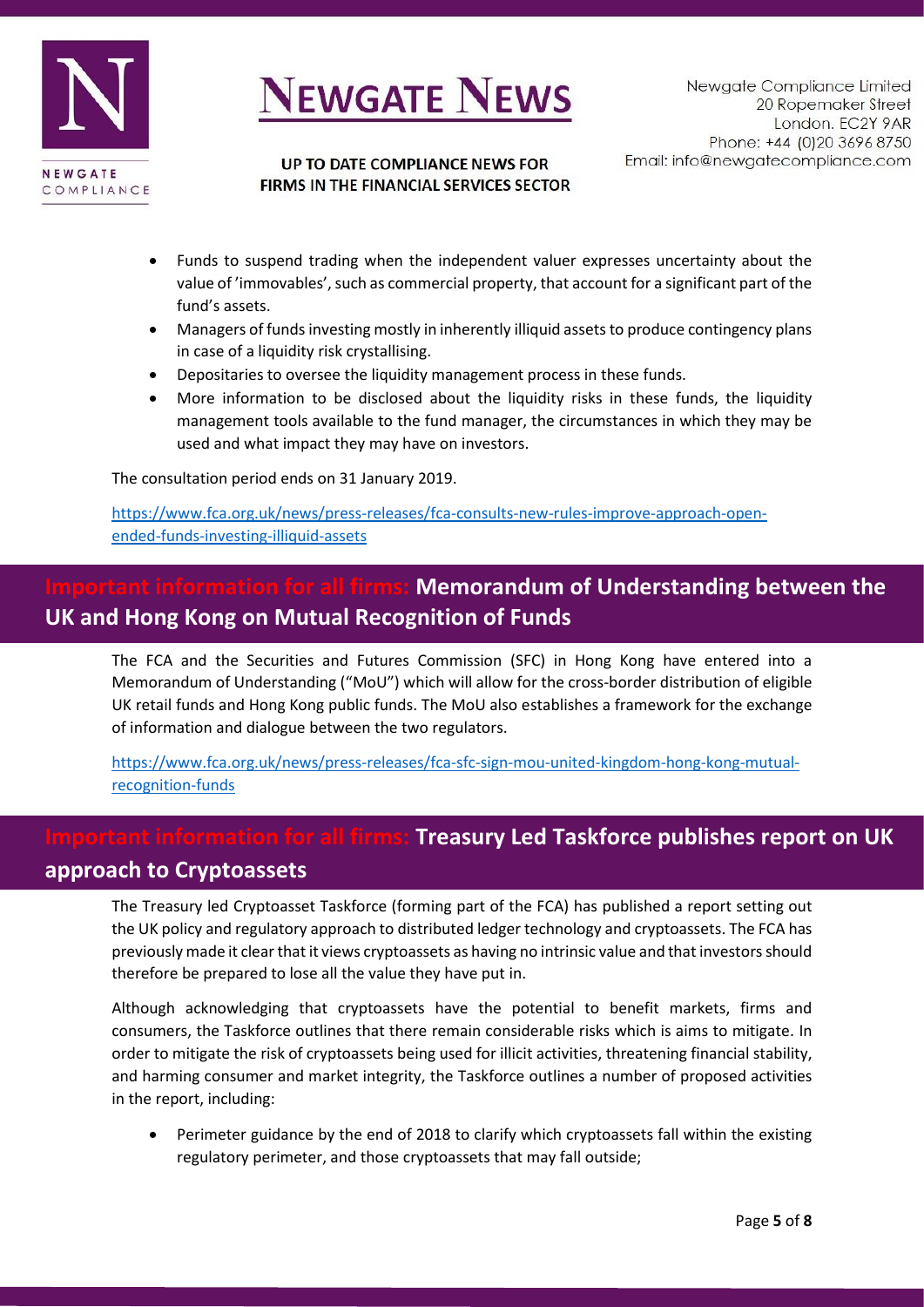



#### UP TO DATE COMPLIANCE NEWS FOR FIRMS IN THE FINANCIAL SERVICES SECTOR

- Whether the regulatory perimeter requires extension to capture cryptoassets that have comparable features to specified investments, but currently fall outside the perimeter;
- A separate consultation by Q1 2019 on a potential prohibition of the sale to retail consumers of derivatives (including contracts for differences, options, and futures) referencing certain types of cryptoassets;
- Given the complexity and new challenges presented to traditional forms of financial regulation, more time is needed to consider how regulation can meaningfully address the risks posed by exchange tokens, such as Bitcoin. The government will issue a consultation in early 2019 to further explore whether and how exchange tokens, and related firms such as exchanges and wallet providers, could be regulated effectively; and
- Implementing one of the most comprehensive responses globally to the use of cryptoassets for illicit activities by applying and going further than the fifth EU Anti-Money Laundering Directive.

[https://www.fca.org.uk/news/news-stories/cryptoasset-taskforce-publishes-report-uk-approach](https://www.fca.org.uk/news/news-stories/cryptoasset-taskforce-publishes-report-uk-approach-cryptoassets)[cryptoassets](https://www.fca.org.uk/news/news-stories/cryptoasset-taskforce-publishes-report-uk-approach-cryptoassets)

## **Intant information for all firms: Cyber and technology resilience in the UK financial services**

On 27th November 2018, Ms Megan Butler, the Executive Director of Supervision – Investment, Wholesale and Specialists at the FCA gave a speech at Bloomberg on the resilience of cyber and technology in the UK financial services sector.

Ms Butler highlighted that firms have reported significantly more outages over the last year, an increase of 138% of which 18% were cyber-related attacks. The FCA also noted the importance of tightening controls and managing incidents effectively in a timely manner.

The FCA are not expecting "zero failures" to occur but expect for any incidents to be handled correctly. In demonstrating a firm's cyber and technology resilience, the important questions firms should ask themselves are:

- Are you operating strong lines of defence?
- Are issues being resolved swiftly?
- Are you responding to emerging effects?
- Are you managing third parties effectively?

The FCA are happy for firms to find appropriate solutions that work for its business, so long as the firm can demonstrate it has effective systems and controls.

To access the speech, please click [here.](https://www.fca.org.uk/news/speeches/cyber-and-technology-resilience-uk-financial-services)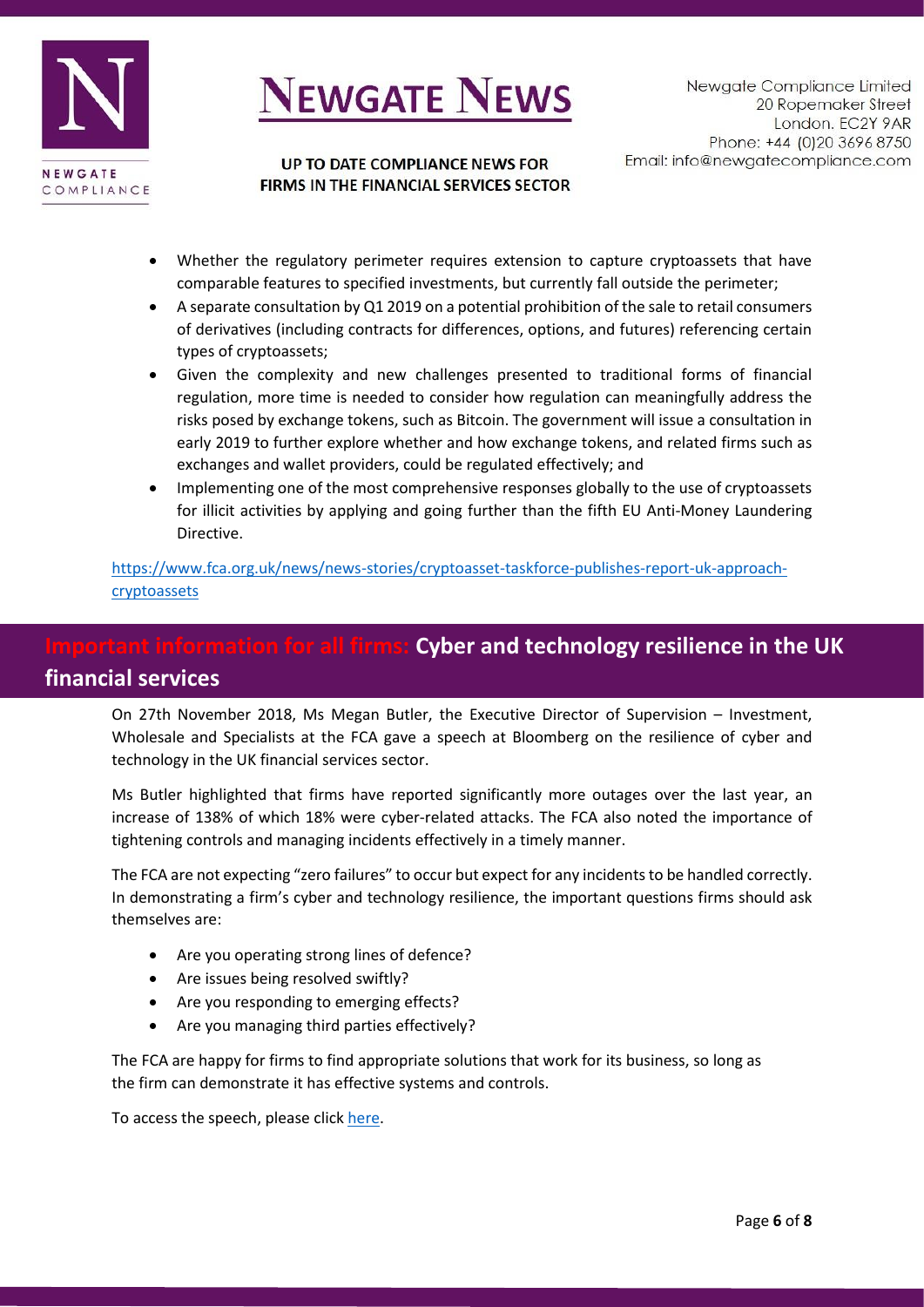

UP TO DATE COMPLIANCE NEWS FOR FIRMS IN THE FINANCIAL SERVICES SECTOR

## **Important information for all firms: The role of regulation in encouraging good**

### **culture**

On 6th November 2018, Andrew Bailey, Chief Executive Director of the FCA delivered a speech at the Investment Associations Culture Conference on the role of regulation in encouraging good culture within financial services firms. In the speech, Mr Bailey noted:

- a firm's culture plays an important part in developing consumers' trust in investment managers to provide advice and guidance on investment decisions;
- the FCA is playing their part in improving culture via regulation and supervision the FCA is increasingly supporting innovation and technological change through its regulatory sandbox;
- transparency on charges and independent fund directors were areas the FCA aims to target to improve trust in the investment industry; and
- ethical investment, social responsibility and patient capital could improve public trust in the investment management industry. For example, new rules could require trustees to report on their approach to climate change risks, and contract-based pensions to consider the ethical concerns of investors and to report on how they are managing environmental risks in their investment strategies.

### <https://www.fca.org.uk/news/speeches/role-regulation-encouraging-good-culture>

### **Newgate Training Centre**

The Newgate Training Centre offers a suite of online courses designed to help firms and their staff to meet their mandatory training requirements under FCA rules. The course offering covers over fifteen essential core compliance courses including:

- Introduction to Compliance
- Anti-Bribery and Corruption
- Anti-Money Laundering UPDATED FOR 4MLD
- Approved Persons
- Market Conduct
- **Cybersecurity**
- Financial Promotions UPDATED FOR MiFID II
- Conduct of Business
- Anti-Tax Evasion
- General Data Protection Regulation (GDPR) UPDATED FOR 2019
- Senior Managers & Certification Regime (SMCR) UPDATED FOR 2019
- FCA Business Plan for 2018/19 NEW
- FCA Systems and Returns NEW